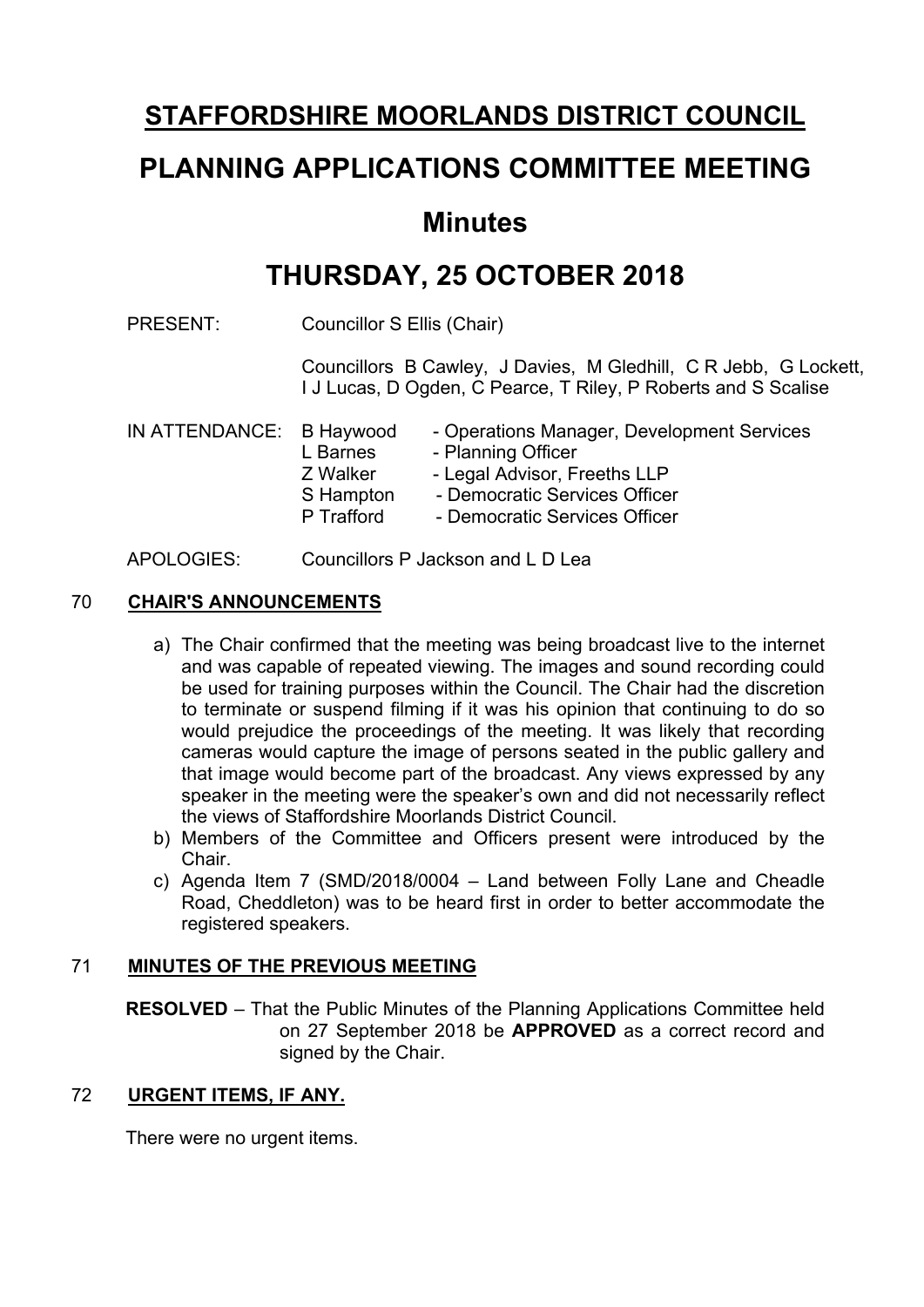### 73 **DECLARATIONS OF INTEREST**

The following declarations were made at this point:-

| <b>Agenda Item</b>                                                                               | <b>Member Declaring</b><br><b>Interest</b>                                                                        | <b>Nature of Interest</b>                                                                                                                         |  |
|--------------------------------------------------------------------------------------------------|-------------------------------------------------------------------------------------------------------------------|---------------------------------------------------------------------------------------------------------------------------------------------------|--|
| Agenda Item 6 -<br>SMD/2018/0373-<br>Endon Riding School,<br>Moss Lane,<br><b>Stockton Brook</b> | Cllr. Roberts                                                                                                     | Lobbied - no response given                                                                                                                       |  |
| Agenda Item 7-<br>SMD/2018/0004-<br>Land between Folly<br>Lane & Cheadle Road,                   | Cllrs. Cawley, Davies,<br>Ellis, Gledhill, Jebb,<br>Lockett, Lucas, Ogden,<br>Pearce, Riley, Roberts<br>& Scalise | "Other" - Speakers are<br>fellow district councillors.<br>Lobbied – no response given                                                             |  |
| Cheddleton                                                                                       | Cllr. Scalise                                                                                                     | "Other" - District & Parish<br>Councillor (took no part in<br>prior discussions)                                                                  |  |
| Agenda Item 8-<br>SMD/2017/0659-                                                                 | Cllrs. Cawley, Davies,<br>Ellis, Gledhill, Jebb,<br>Lockett, Lucas, Ogden,<br>Pearce, Riley, Roberts<br>& Scalise | "Other" – 1 Speaker is a<br>fellow District Councillor, 1 is<br>an ex-SMDC employee                                                               |  |
| Land off The Birches,<br>Cheadle                                                                 | Cllr. Ellis                                                                                                       | <b>Disclosable Pecuniary</b><br>Interest - Family & friends<br>live adjacent to the site. Cllr.<br>Ellis is a Governor at the<br>adjacent Academy |  |
| Agenda Item 9-<br>SMD/2018/0371 - The<br>Woodlands, Leek Road,                                   | Cllrs. Cawley, Davies,<br>Ellis, Gledhill, Jebb,<br>Lockett, Lucas, Ogden,<br>Pearce, Riley, Roberts<br>& Scalise | "Other" – Part of the site is in<br>SMDC ownership                                                                                                |  |
| Leekbrook                                                                                        | Cllr. Pearce                                                                                                      | <b>Disclosable Pecuniary</b><br>Interest - Regularly trades<br>with the applicant                                                                 |  |

# 74 **SMD/2018/0004 - LAND BETWEEN FOLLY LANE AND CHEADLE ROAD, CHEDDLETON**

# **OUTLINE APPLICATION FOR MIXED RESIDENTIAL DEVELOPMENT FOR MANYBROOK 2008 LTD.**

(Report recommended Refusal)

*(All Councillors had declared "other" and Lobbying interests.)*

**RECEIVED** – Representations from the undermentioned speakers:-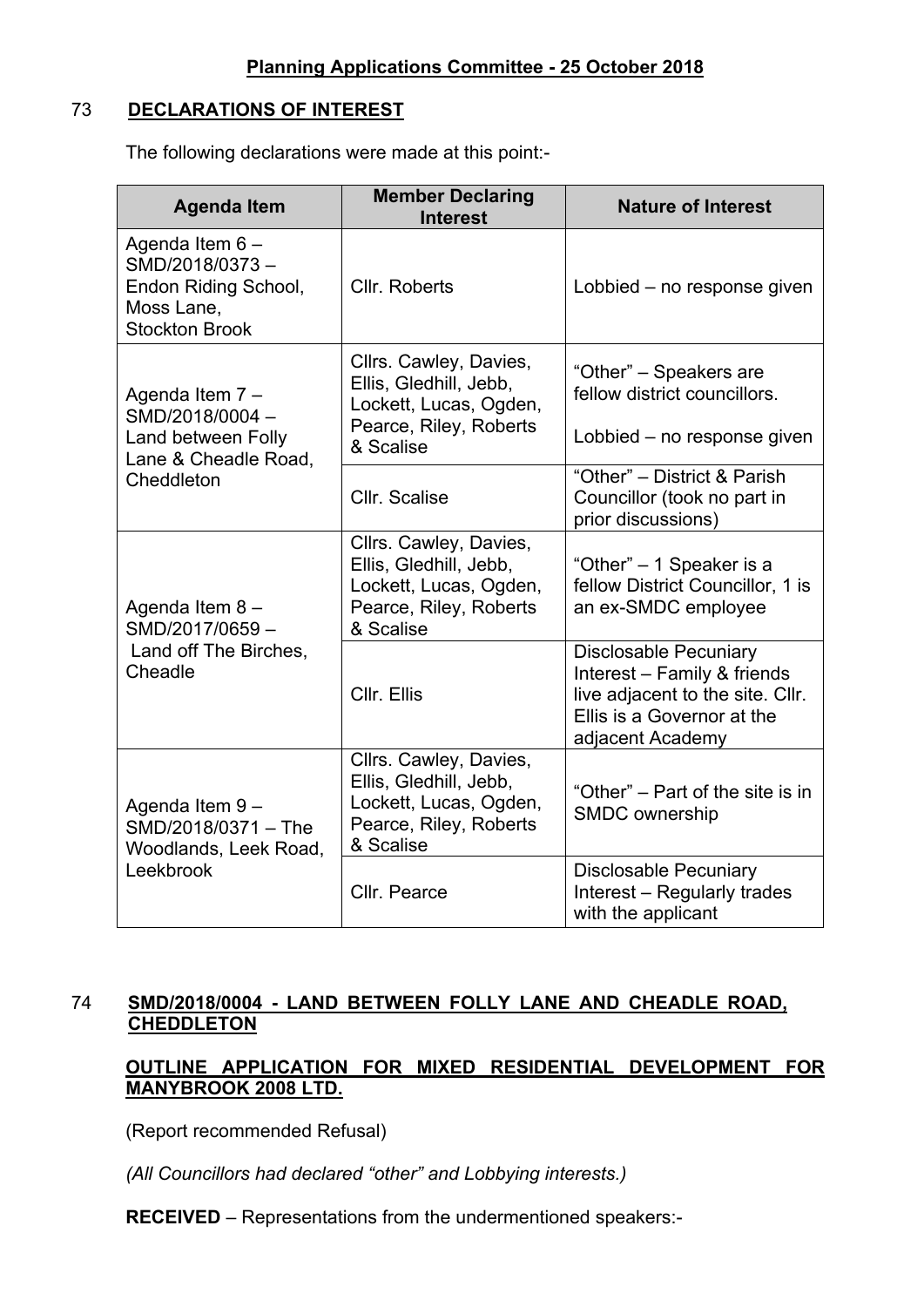# **Planning Applications Committee - 25 October 2018**

#### **Against the application:**

| Mr. Mark Wheel         | $\overline{\phantom{0}}$ | Objector   |
|------------------------|--------------------------|------------|
| Cllr. Mike Bowen       | $\blacksquare$           | Ward Cllr. |
| CIIr. Mike Worthington | $\sim$                   | Ward Cllr. |

#### **For the application:**

Mr. Gez Willard **-** Applicant's Agent

- NOTED 1. Late Representations Report (LRR) contained letters from Applicant's Agent and Butters John Bee in support of the application, Also further officer comment.
	- 2. 'Tilted balance' clarified by officer.

**RESOLVED** – That the application be **REFUSED** for the reasons and based on the policies contained in the report.

(Proposed by Councillor Roberts and Seconded by Councillor Lockett.)

### 75 **SMD/2018/0373 - ENDON RIDING SCHOOL, MOSS LANE, STOCKTON BROOK**

#### **APPLICATION FOR APPROVAL OF RESERVED MATTERS RELATING TO SMD/2017/0470 FOR EIGHT DWELLINGS FOR HUMPHREY BUILDERS LTD.**

(Report recommended Refusal)

*(Councillor Roberts had declared a lobbying interest.)*

**RECEIVED** – Representations from the undermentioned speakers:-

#### **Against the application:**

Mrs. Marion Armstrong - Objector

**For the application:**

Mr. David Tatton **-** Applicant's Agent

- NOTED 1. LRR referred to awaiting comments from SMDC Arboricultural Officer, which had since been received with no objections to the application.
- **RESOLVED** That the application be **REFUSED** for the reasons and based on the policies contained in the report

(Proposed by Councillor Roberts and Seconded by Councillor Lockett.)

# 76 **SMD/2017/0659 - LAND OFF THE BIRCHES, CHEADLE**

# **ERECTION OF 39 DWELLINGS FOR MOORLAND HOMES (CHEADLE) LTD.**

(Report recommended Approval)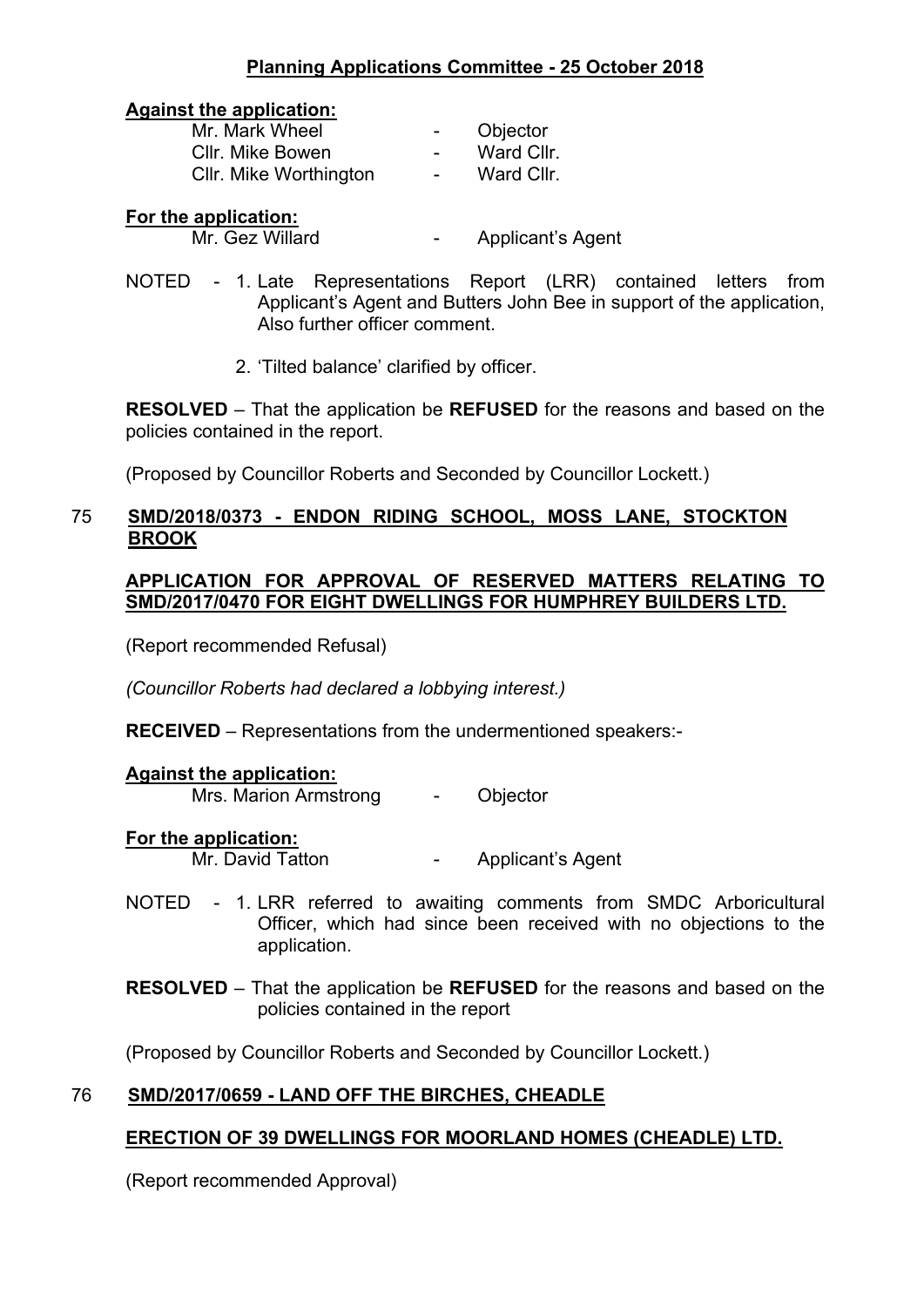### **Planning Applications Committee - 25 October 2018**

*(Councillor Ellis had declared a Disclosable Pecuniary Interest and left the room, taking no part in the discussion or vote. Councillor Roberts took the Chair as Vice-Chair. All Councillors had declared "other" interests.)*

**RECEIVED** – Representations from the undermentioned speakers:-

#### **Against the application:**

Cllr. Richard Alcock - Objector

#### **For the application:**

Mrs. Teresa Critchlow - Applicant's Agent

- NOTED 1. LRR contained planning officer comment clarifying the correct affordable housing provision as 33%.
	- 2. Arboricultural Officer confirmed that the revised plan was appropriate.
	- 3. Applicant's Agent had clarified that the boundary for the Plot adjacent to Cheadle Academy was 2 metres closer than shown on the previous plan. This was seen not to give any significantly greater impact on amenity and was deemed acceptable.
	- 4. Members expressed concerns that smaller gaps between the houses would restrict the free movement of wild animals – e.g. Hedgehogs – and the boundary fencing should be constructed to allow free movement for such animals.

**RESOLVED** – That the application be **APPROVED** for the reasons and based on the policies contained in the report, subject to the conditions and informatives and a S.106 Planning Obligation as outlined in the report.

(Proposed by Councillor Lockett and Seconded by Councillor Jebb.)

#### 77 **SMD/2018/0371 - THE WOODLANDS, LEEK ROAD, LEEKBROOK**

#### **OUTLINE APPLICATION FOR A PROPOSED TWO AND A HALF STOREY DWELLING AND ASSOCIATED ACCESS WITH ALL OTHER MATTERS RESERVED FOR MR. & MRS. CORDON.**

(Report recommended Approval)

*(All Councillors had declared "other" interests. .Councillor Ellis returned, retaking the Chair.)*

- NOTED 1. LRR contained removal of conditions 5 & 6, renumbering of condition 9, amendment to condition 14 to become an informative and an additional condition relating to height (description of the development to be amended that the building height shall be no greater than two storeys).
	- 2. Application was brought to PAC as SMDC owned part of the site.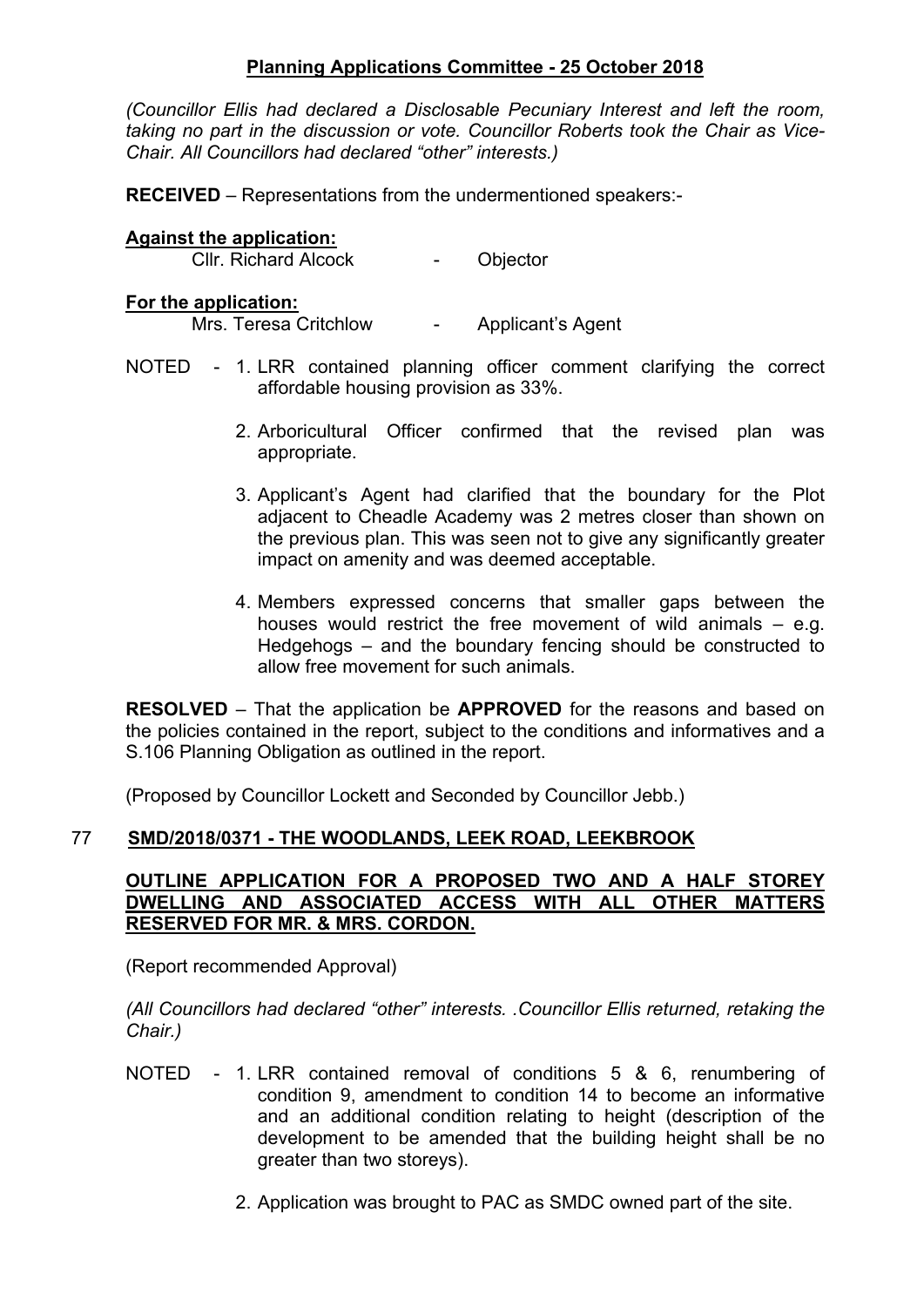# **Planning Applications Committee - 25 October 2018**

- 3. Chair requested an informative for the windows to be of a sympathetic design in relation to near neighbours.
- 4. Additional condition requested for permitted development rights to be removed.

**RESOLVED** – That the application be **APPROVED** for the reasons and based on the policies contained in the report, subject to the conditions and informatives contained in the report and the removed, re-numbered, amended and additional conditions and informatives shown above.

(Proposed by Councillor Roberts and Seconded by Councillor Ellis.)

# 78 **SMD/2018/0499 - LEEK CATTLE MARKET, JUNCTION ROAD, LEEK**

# **PROPOSED PORTACABIN EXTENSION TO CANTEEN FOR LEEK AUCTIONS LTD.**

(Report recommended Approval)

*(Councillor Pearce had declared a Disclosable Pecuniary Interest and left the room, taking no part in the discussion or vote. All Councillors had declared "other" interests.)*

- NOTED 1. The matter was brought before the Committee as the site was owned by SMDC.
	- 2. Additional condition requested for removal of the portacabin if it was no longer in use.

**RESOLVED** – 1. That the application be **APPROVED** for the reasons and based on the policies contained in the report, subject to the additional condition referred to above.

2. That in the event of any changes being needed to the wording of the Committee's decision (such as to delete, vary or add conditions / informatives / planning obligations or reasons for approval / refusal) prior to the decision being issued, the Operations Manager – Development Services be delegated authority to do so in consultation with the Chair of the Planning Applications Committee, provided that the changes do not exceed the substantive nature of the committee's decision.

(Proposed by Councillor Davies and Seconded by Councillor Roberts.)

# 79 **EXCLUSION OF THE PRESS AND PUBLIC**

"That pursuant to Section 100A (2) and (4) of the Local Government Act, 1972,the public be excluded from the meeting in view of the nature of the business to be transacted or nature of the proceedings whereby it is likely that exempt information as defined in Section 100A (3) of the Act would be disclosed to the public in breach of the obligation of confidence or exempt information as defined in Section 100I (1) of Part 1 of Schedule 12A of the Act would be disclosed to the public by virtue of the paragraphs indicated."